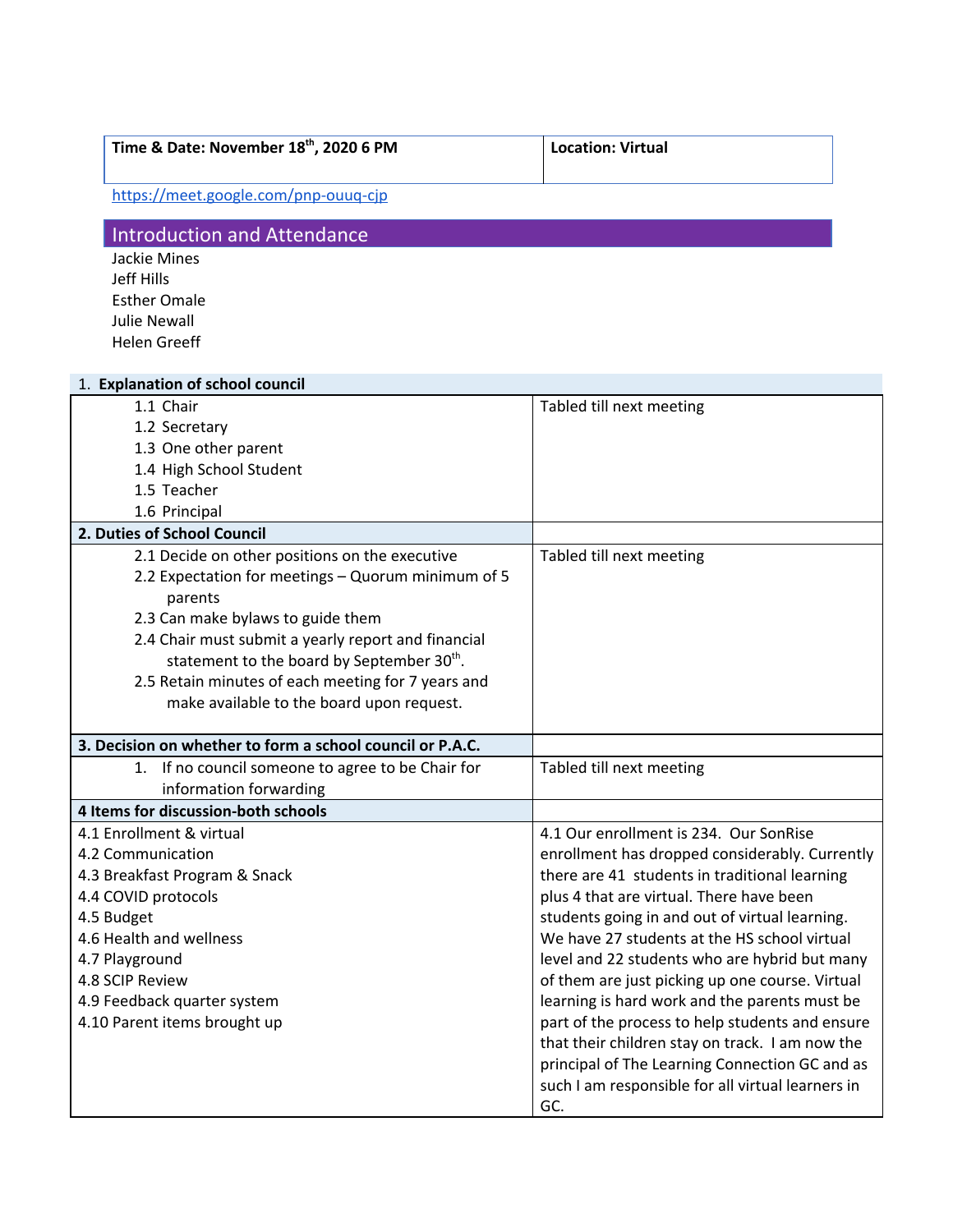4.2 We started a new newsletter, we have facebook and we use the messaging system. Teachers regularly communicate with parents via class tag, remind and emails. Parents can be included in the google classrooms as well and then they will receive that ews feed as well. 4.3 Breakfast program continuing through grant and fundraising for the high school portion. Breakfast is strictly grab and go. We are not allowed to cook anything. Students are eating in their classroom.We are also placing snack items in each HS classroom and will have snacks available for SonRise too but most of those students come prepared. We worry about all our students having snacks to eat in these worrisome times.

4.4 Jeff went through the general protocols implemented in the re-entry plan. Explained the new online assessment and fielded questions? jess let parents know about the new electrostatic sanitizers for PE equipment. 4.5 Budgets changed this year with the 3 year weighted average coming into play. We are funding based on enrollment from last year and the predicted amount for the next year. When we lose a student this year it hurts us next year as well. Jackie mentioned she is very worried as next year we will lose 112,000 from our budget as it was a one time equalization payment so schools understood how much will be lost from our budget. This helps the principal prepare for the next school year. Jackie mentioned enrollment in Sonrise has really dropped and the challenges dividing class when enrollment is low.

4.6 Our school team meets once a week including FSLC, BEST, AP, LAT and academic counsellor and myself meet and talk about students and issues we are worried about. We worried about a sense of community last week and our building feeling clinical. We implemented some changes ; music videos as the students walked in, a welcome bulletin board, snacks in all classrooms and changed up morning announcements.

4.7 Division is looking into them opening up but with the new surge of cases it will likely not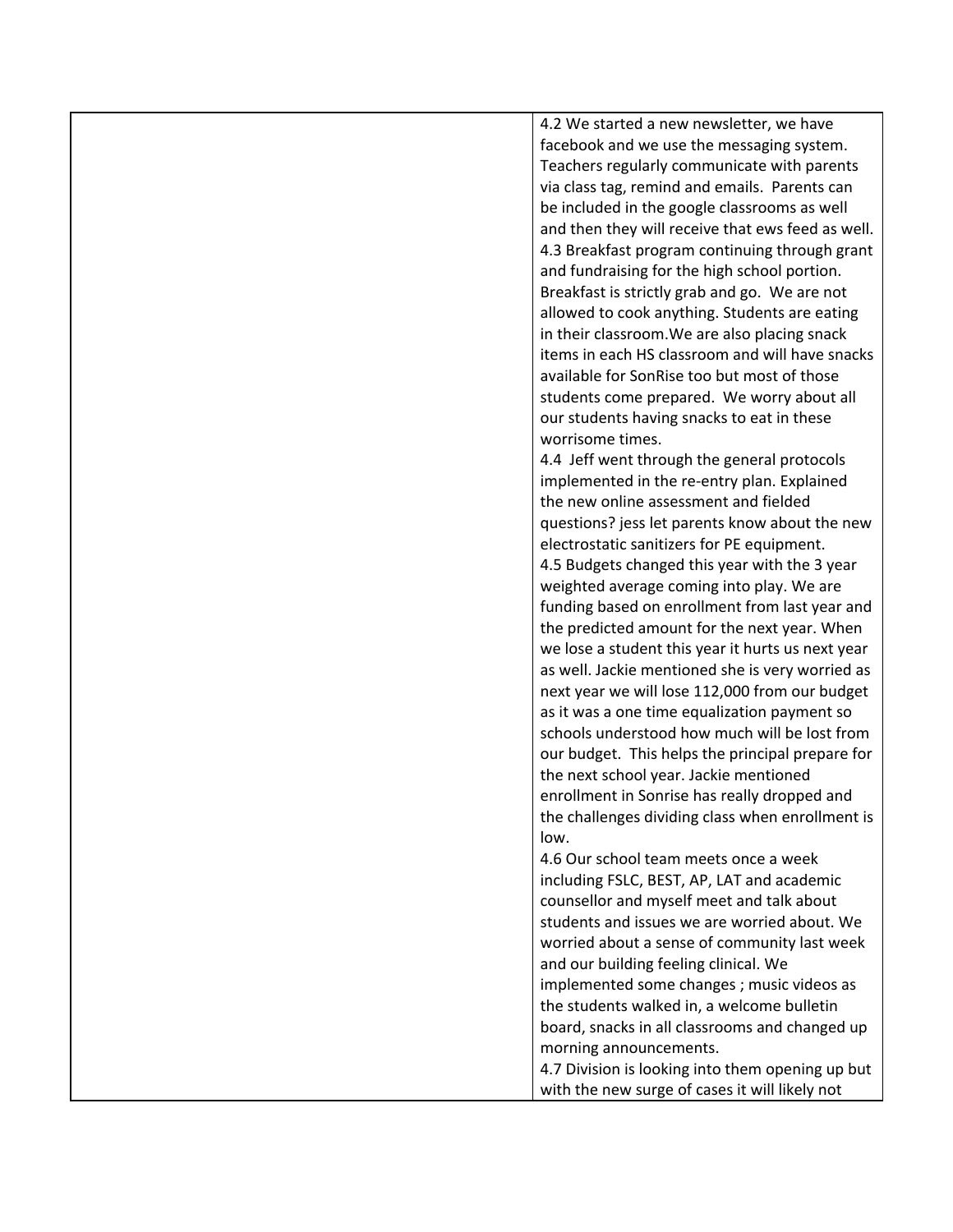|                                                                                                                                                         | occur soon. It would be sad to open for a week<br>and then tell the children no again.<br>4.8 Jackie reviewed the accountability pillars<br>and the tentative goals with council and<br>received feedback.<br>4.9 Parents mentioned the classes were very<br>long and they were doing more than one lesson<br>a day. Hardest in math when you haven't really<br>got the first concept and you are moving on.<br>They mentioned PE all morning is hard too.<br>Parents understand the reasoning behind the<br>decision. Jackie indicated that we will be<br>surveying students, parents and teachers at the<br>end of the Year to look at pros and cons before<br>making a decision whether to continue or not.<br>4.10 A question regarding the other masks<br>students were supposed to be getting. Jeff<br>explained the two masks from division have<br>been held up at customs for a while.                                                                                                                                                                                                                                          |
|---------------------------------------------------------------------------------------------------------------------------------------------------------|------------------------------------------------------------------------------------------------------------------------------------------------------------------------------------------------------------------------------------------------------------------------------------------------------------------------------------------------------------------------------------------------------------------------------------------------------------------------------------------------------------------------------------------------------------------------------------------------------------------------------------------------------------------------------------------------------------------------------------------------------------------------------------------------------------------------------------------------------------------------------------------------------------------------------------------------------------------------------------------------------------------------------------------------------------------------------------------------------------------------------------------|
| 5. Items High School / SonRise                                                                                                                          |                                                                                                                                                                                                                                                                                                                                                                                                                                                                                                                                                                                                                                                                                                                                                                                                                                                                                                                                                                                                                                                                                                                                          |
| 5.1 Postsecondary fair<br>5.2 Take Your Kids to Work Day<br>5.3 Virtual Author<br>5.4 Christmas activities<br>5.5 Parent teacher interviews<br>5.6 Grad | 5.1 Postsecondary institutions was virtual on<br>Oct 6th<br>5.2 November 4th Grade 9 students occurred<br>virtually in the morning.<br>5.3 Kathy Jessup sponsored by Cenvovus and<br>YABS virtually visited all classes in Sonrise<br>today.<br>5.4 Sonrise doing gingerbread houses made<br>with individually wrapped rice krispies,<br>individual packages of candies. Icing will be<br>store bought separated by breakfast program<br>staff. Sonrise is having a green and red sweater<br>day December 11th. High school is doing a class<br>dress up contest daily for the week before<br>Christmas.<br>5.5 All interviews are virtual. SonRise<br>interviews are next Wednesday and Thursday<br>6-8:30pm. Teachers will send out messages to<br>sign up through the class tag. The high school<br>happened last month and went well. The next<br>set of high school interviews for the second<br>quarter are December 10th.<br>5.6 Graduation is set for May 28th at 2pm. We<br>will be discussing this at next week's staff<br>meeting and then we will start the process of<br>preparing for it. A letter will go out to families |